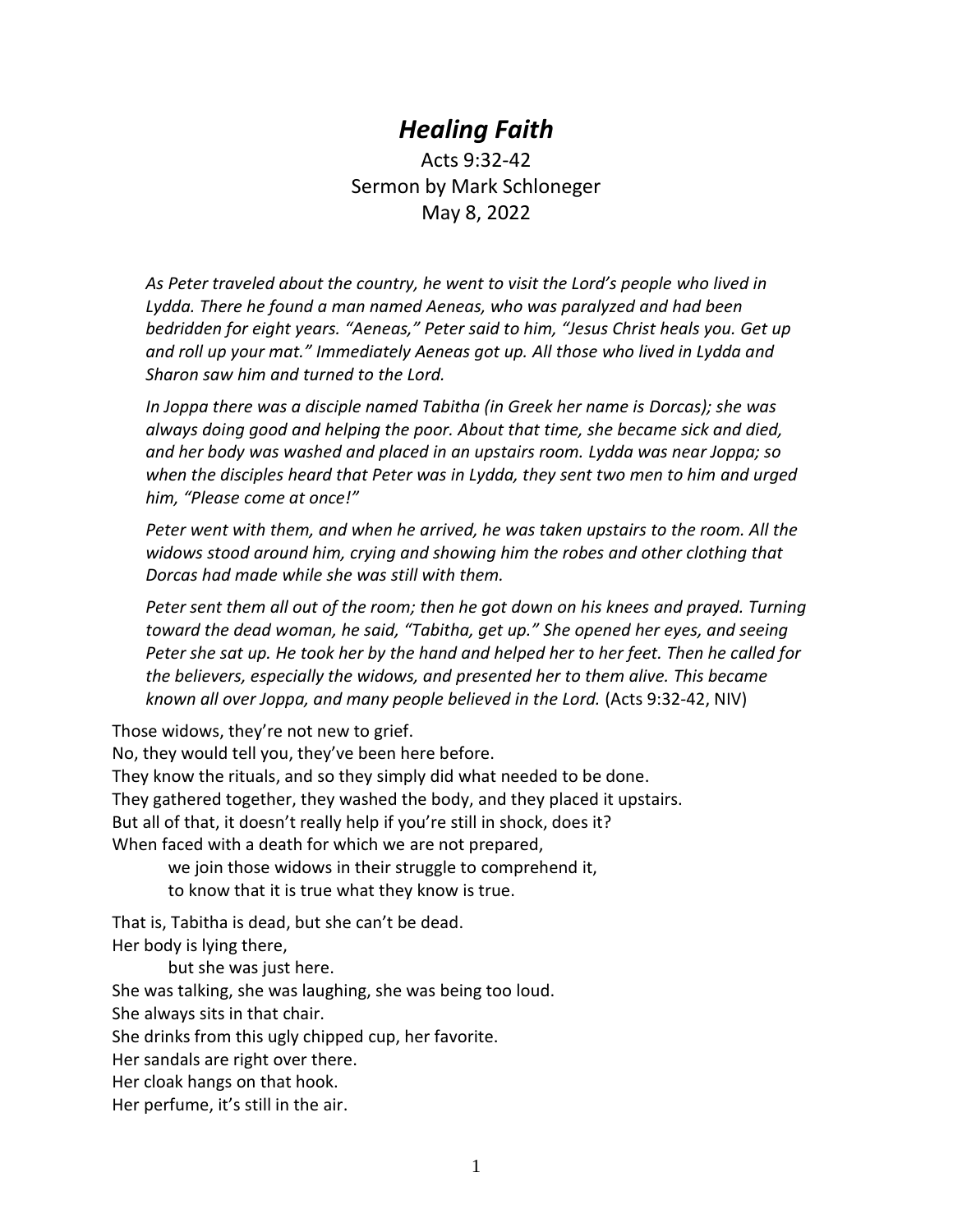Look, Peter.

You see this?

This is the shawl that Tabitha wove when I was sick.

This is the tunic that Tabitha gave my son three years ago when we had nothing;

he still wears it even though he has long outgrown it.

Do you see this needlework?

This is the gown my daughter wore on her wedding day;

Tabitha stitched it.

And this, this is a blanket that Tabitha made.

I swaddled my Rachel in it,

I brought her to my breast in it,

she slept in it . . .

as I dried my tears in it. (Pause)

Look, Peter, do you see this?

This is the body of the one who shows us, who tells us,

"You may have lost a husband,

but I am here, and so you are not alone."

And those women, those widows, they stand around Tabitha's body,

telling stories, weeping, struggling to comprehend it all,

to know that it is true what they know is true.

They're remembering a friend

that they don't want to confine to memory.

So let's join them, let's remember Tabitha.

Oh, Luke, the author of Acts,

doesn't tell us a whole lot about her,

but we do know some things.

First, she lived in Joppa.

Joppa was a seaport city that is now a part of present-day Tel Aviv.

It had long been the shipping capital of Palestine,

and it contained people from many different countries and cultures.

But this is not the first time that the Bible mentions Joppa.

In the Old Testament, Joppa is where Jonah ran away and boarded a boat when he didn't want to deliver

God's word to the people of Nineveh.

It seems to me that Joppa is a city where events take place that show

the breadth of God's mercy and the strength of God's passion

for people who others would rather leave to fend for themselves.

Joppa provides a screen for people to know and understand God's vision --

Joppa is where Peter slept on a rooftop and saw that vision. (Just read on.)

And so maybe it's no surprise that Luke gives us Tabitha's name

in both Aramaic and Greek.

I find it particularly interesting that Luke quotes Peter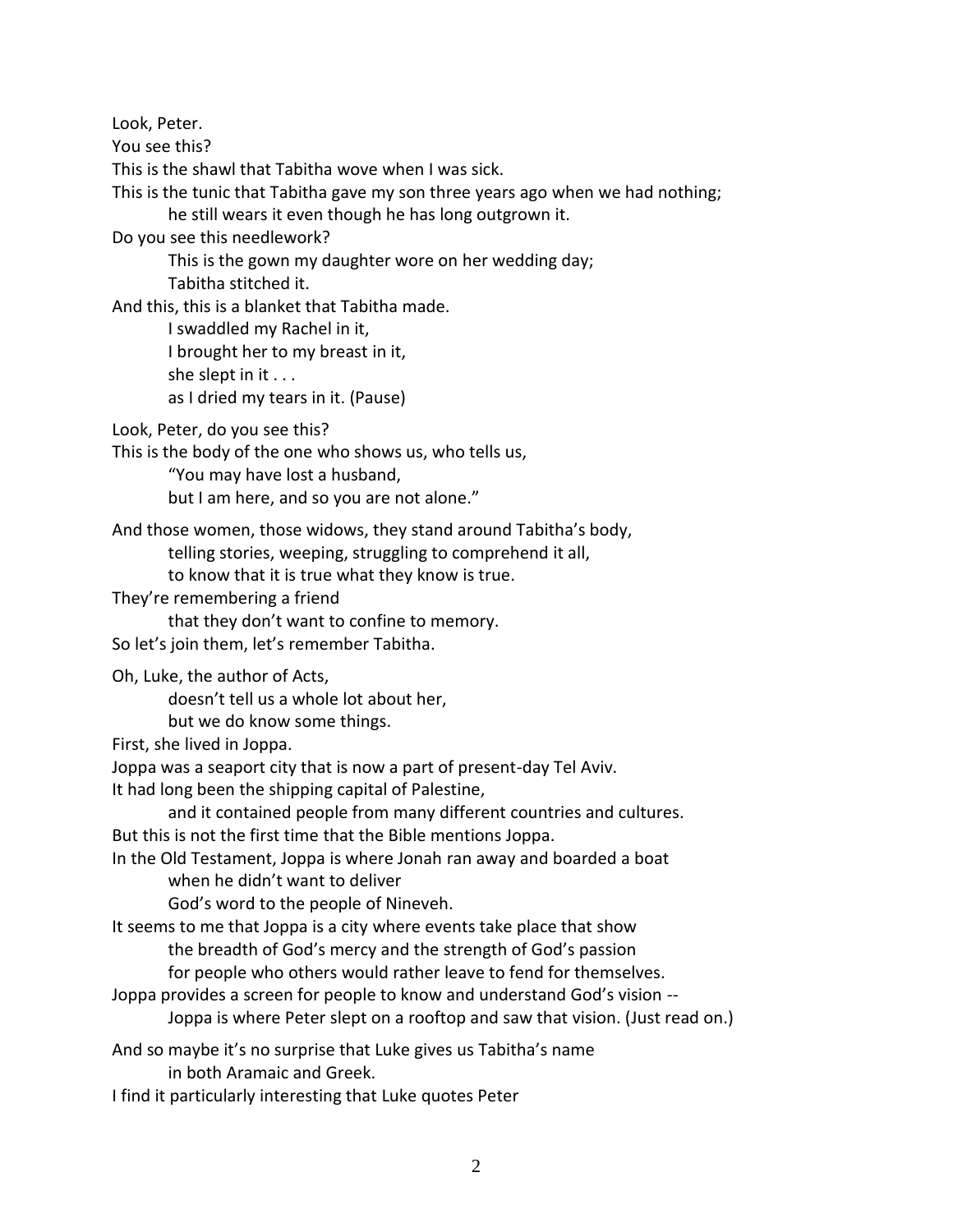as referring to her as Tabitha, using Aramaic, the language that first century Palestinian Jews used. But when he describes her relationship with the widows, he uses her Greek name, Dorcas. Given the diversity of people in Joppa, and given how Luke tells this story, I think those widows were, unlike Peter, Greek-speaking Jews who had adopted Greek culture and ideas but who had found in Jesus a life that that would not be defined, dominated or defeated by death. Finally, and I think most importantly, did you notice how Luke introduces Tabitha to us? It wasn't by her name, it was by her title: "Now, in Joppa, there was a disciple. . .." (v. 36) Disciple. That's how Luke introduces her. Oh, there were many women disciples in the early church, without a doubt - you need only read the scriptures to know that. But Tabitha is the only woman in the New Testament who is explicitly named as such, and this verse is the only time where the feminine form of the Greek word for "disciple" is used. Given the patriarchal nature of first century Palestine, it's almost as if the Christ-like way in which Tabitha and her community lived out their faith gave Luke no other choice but to name her as she truly was: a disciple, nothing less. In Christian terms, a disciple is someone who identifies themselves with Jesus and is committed to following Jesus by living according to his teachings and example. And so, there's no such thing as an accidental disciple. After all, you're not following if you're not being led. Disciples are disciples because they intend to be. And there's no such thing as a solitary disciple. That's because disciples grow toward maturity by surrounding themselves with other disciples who care for them, encourage them, support them, and hold them accountable to live as they say they intend.

Tabitha. Disciple.

She was devoted to good works and acts of charity, Luke says,

and she did so among one of the most vulnerable groups of all. Tabitha's community. Disciples. All of them, including those widows. But who were they?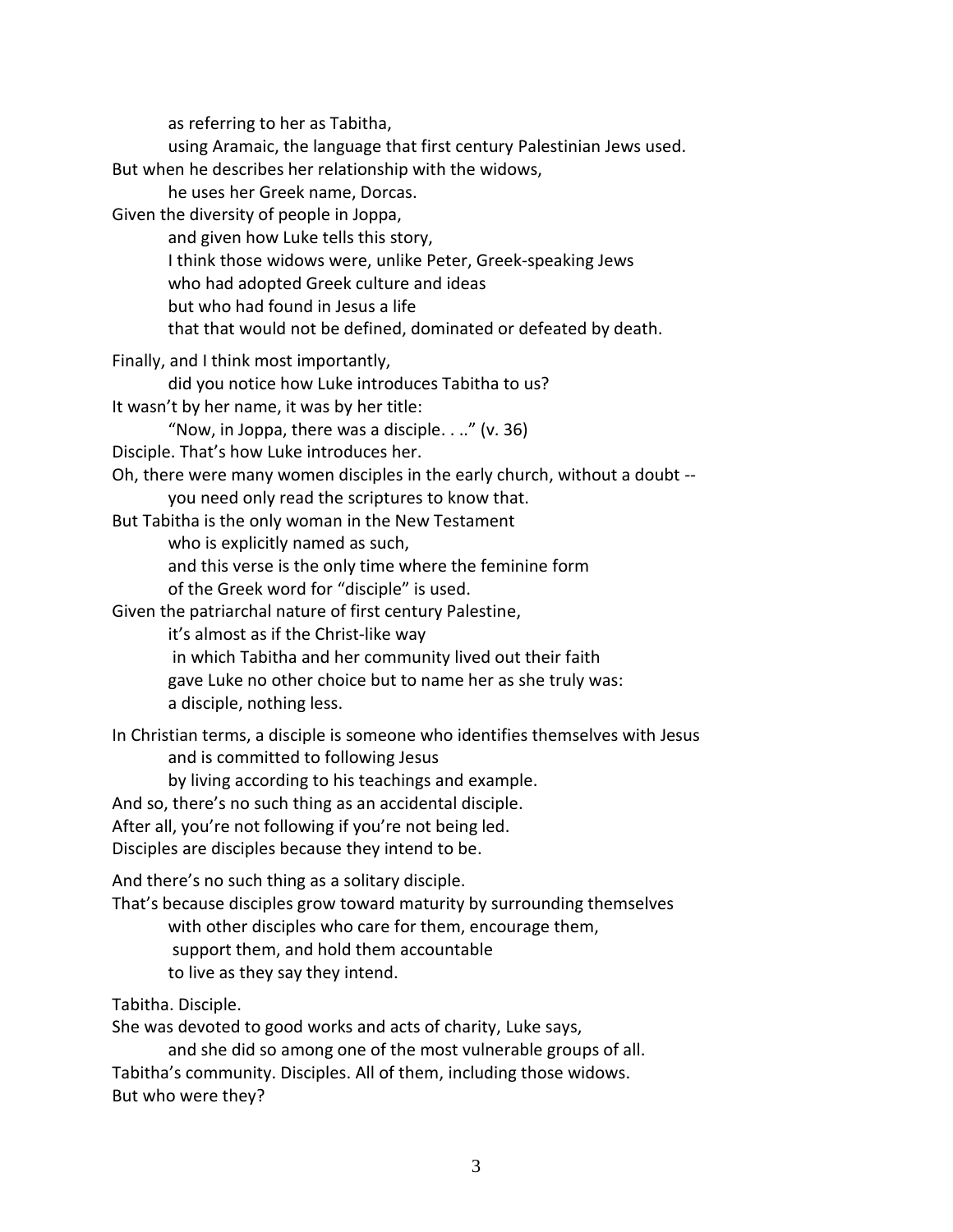In the ancient world, the definition of "widow" was pretty broad.

It could be used to designate any woman

who lived outside the normal social structures

in which women lived under the care and protection of men.<sup>1</sup>

And so, the term "widow" could refer to a woman whose husband had died, of course, but it also could refer to a woman who had been divorced, or who no longer had her father's protection.<sup>2</sup>

Throughout the Bible, providing for widows, orphans, and immigrants,

were ways by which God's righteousness and justice were demonstrated.

That's because these groups were often neglected or treated so poorly.

And it was no different in the first century Roman Empire:

women without men topped the list of the most vulnerable populations; they had few avenues for economic security;

In fact, if you turn just a few pages back in Acts, to chapter 6, you'll read the story about how there was an argument about how widows were being neglected even in the church, and, particularly, among Hellenistic widows, like Tabitha's community.

To address that problem,

the apostles created the office of deacon.

Not surprisingly, though, seven *men* were chosen as the first deacons.

Do you see the implications here?

The church, at that point, found ways to express God's love, care,

and inclusion of widows,

*but* . . but it stopped short of imagining them

as being free from their dependence on men, both in life and in ministry.

That will change,

 $\overline{a}$ 

and I see the beginnings of this change in those widows

standing before the body of their beloved disciple, Dorcas,

the one who, apparently out of her own resources,

cared for them in the one of the most practical ways:

she clothed them.

When it comes to mission,

when it comes to the church's care for the poor,

the marginalized, and the oppressed,

there is a big difference between giving to and sharing with,

ministering to and ministering with.

Don't get me wrong, there's sometimes a place for both, but the first requires much less than the second.

<sup>&</sup>lt;sup>1</sup> "Widow", The Oxford Companion to the Bible.

<sup>2</sup> Carol Myers (ed.), *Women in Scripture: A Dictionary of Named and Unnamed Women in the Hebrew Bible, the Apocryphal/Deuterocanonical Books, and the New Testament* (Grand Rapids, MI: William B. Eerdmans, 2000).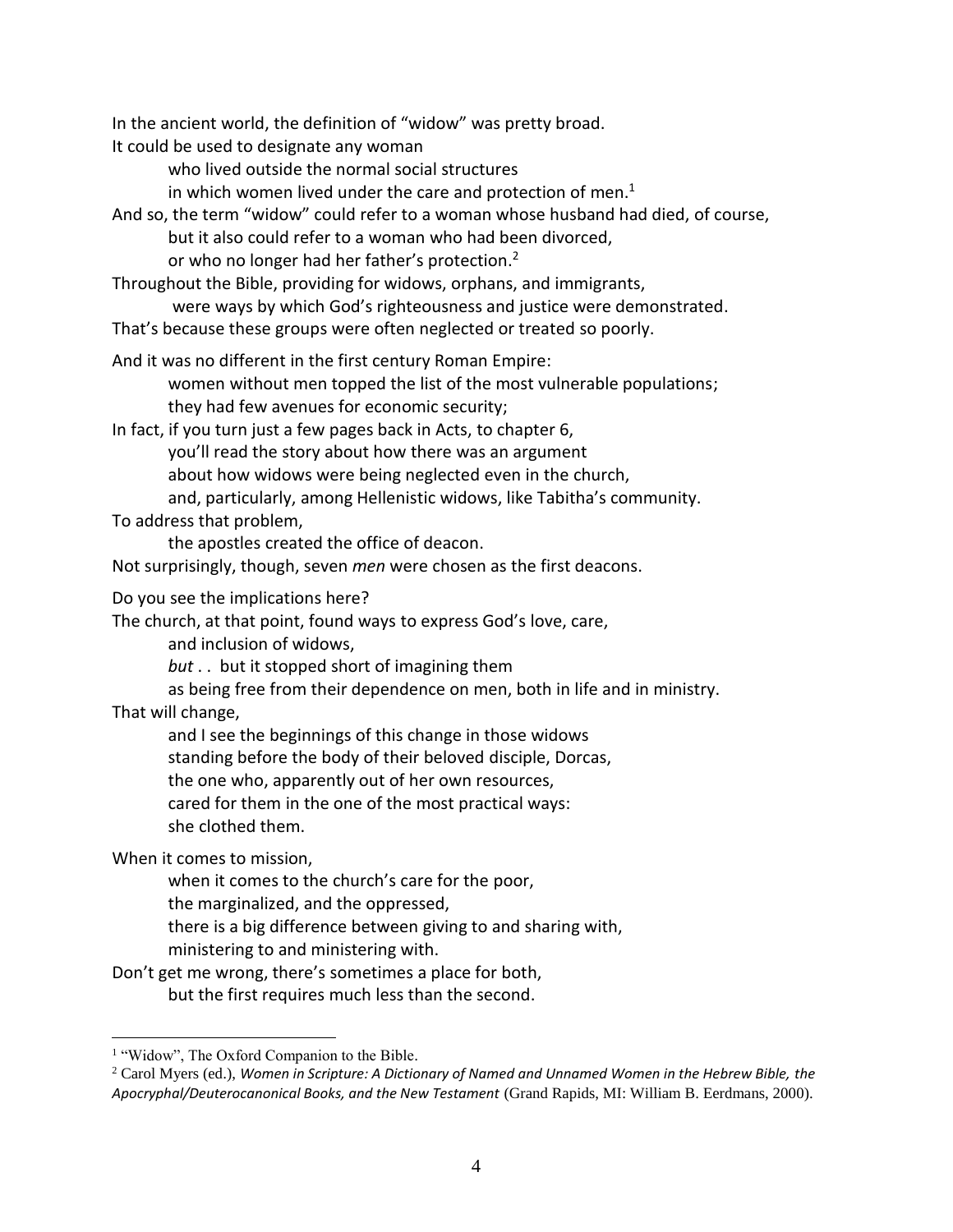The first requires a person with means and a person in need, a transaction.

The latter requires a partnership, a relationship.

The first does not touch the systems that created the inequalities in the first place, the latter requires justice.

The first expresses a desire to help the needy -- sympathy,

the latter expresses a willingness to suffer with, compassion.

The first looks like kindness, like generosity,

The latter looks like Christ, like a disciple of Jesus.

When Tabitha died,

it was such a significant loss for this small Christian community

that the other disciples in Joppa sent for Peter.

And when Peter got there, he entered the upper room.

The widows stood beside him,

weeping and showing him the clothing that Tabitha made while she was with them.

Look, Peter.

You see this?

This is the shawl that Dorcas wove,

this is the tunic that Dorcas gave,

this is the gown that Dorcas stitched,

this is the blanket that Dorcas made.

Look, Peter, do you see this?

This is the body of the one who cared for us,

who shared with us,

who suffered with us.

This is the body of a disciple.

A disciple who, in the name of Jesus,

showed us, told us,

"You may have lost a husband,

but I am here, and you are not alone."

Alone with the body,

Peter prayed and then he said, "Tabitha, get up."

Then she opened her eyes, and, taking Peter's hand,

she stood up.

And now, my favorite, from verse 42:

"*Then [Peter] called for the believers, especially the widows,* 

*and presented her to them alive."*

This became known all over Joppa,

and many people believed in the Lord.

In some ways, to me, the miracle is the least interesting part of this story.

In my mind, Tabitha's life testified to the resurrection

long before Peter was involved.